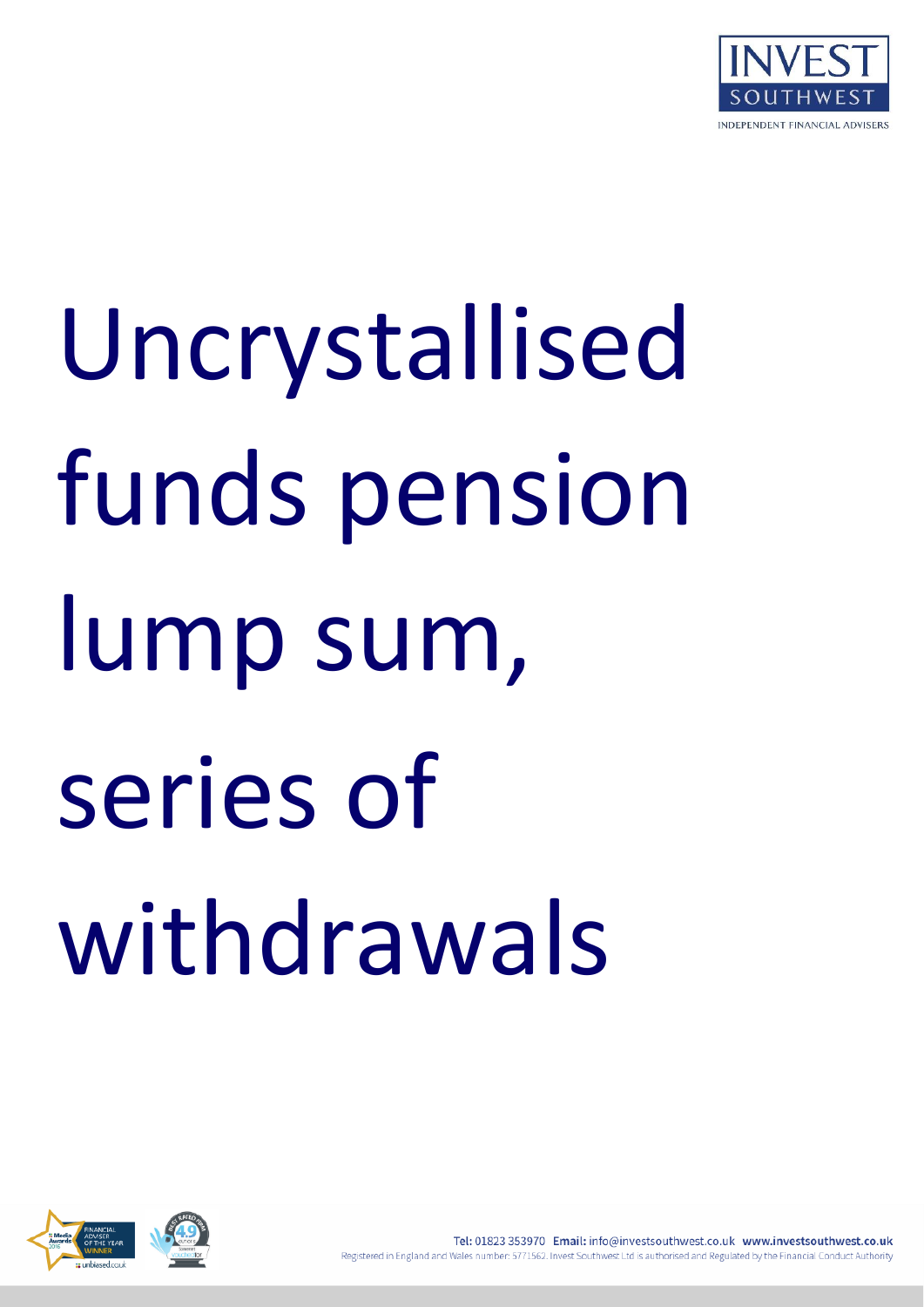# Uncrystallised funds pension lump sum (UFPLS) – series of withdrawals

### What is it?

Taking a series of Uncrystallised Funds Pension Lump Sums (UFPLS) is effectively a form of phased retirement (or 'staggered vesting') which is a means of taking retirement benefits from an uncrystallised pension plan without first having to move the funds into a drawdown pension plan. The main objective is to provide a greater degree of control and flexibility over your pension fund.

Compared to a conventional annuity, where the basis of income is fixed at outset and is unable to be amended, taking a series of UFPLS payments allows more flexibility with income being varied according to changing needs.

### Eligibility

In order to take advantage of UFPLS there are a number of conditions that need to be met:

- You must be aged 55 or over, this will be 57 from 2028, or, if younger, meet ill-health conditions
- The payment must be payable from your uncrystallised rights held in a money purchase pension
- If you are aged under 75, you must have more lifetime allowance remaining than the lump sum required
- If aged over 75, you must have some lifetime allowance remaining
- If you have primary or enhanced protection with protected tax free cash or a lifetime allowance enhancement factor but the lump sum allowance is less than 25% you can't take your benefits as a UFPLS
- Where scheme specific lump sum protection exists, the right to the higher TFC would have to be given up in order to use UFPLS

| Age and Health         | You can choose how much you want to withdraw without reference to any rates or<br>limits other than the size of your pension fund.                                                                                                                                                                                       |
|------------------------|--------------------------------------------------------------------------------------------------------------------------------------------------------------------------------------------------------------------------------------------------------------------------------------------------------------------------|
|                        | If you or your spouse is relatively young, a secured pension (lifetime annuity or<br>scheme pension) would be less attractive due to the lower mortality factor.                                                                                                                                                         |
| <b>Investment Risk</b> | The value of any uncrystallised segments may go down as well as up and<br>investment returns may be less than those shown in the illustrations.                                                                                                                                                                          |
|                        | This could result in a lower income if / when an annuity is eventually purchased.                                                                                                                                                                                                                                        |
|                        | Please be aware that there may be occasions when an individual fund or funds<br>may have a higher risk rating than your overall stated attitude to risk. If this is the<br>case, then the overall risk rating applied to all of the combined funds being<br>recommended is still designed to meet your stated tolerance. |
| <b>Other Risks</b>     | Annuity rates may be at a lower level when annuity purchase takes place and there<br>is no guarantee that your income will be as high as that offered under the other<br>options referred to earlier.                                                                                                                    |
|                        | There is no guarantee that annuity rates will improve in the future. They could be<br>lower if / when you decide to purchase an annuity than they are currently. Your<br>pension may be lower than if you bought a lifetime annuity now.                                                                                 |
| Flexibility            | You can take all of your pension fund as a lump sum or take your fund in stages<br>over a number of years.                                                                                                                                                                                                               |
|                        | An annuity or drawdown pension can be purchased with any of the funds you<br>withdraw (or you can utilise the funds in any way you see fit).                                                                                                                                                                             |

## Main features of UFPLS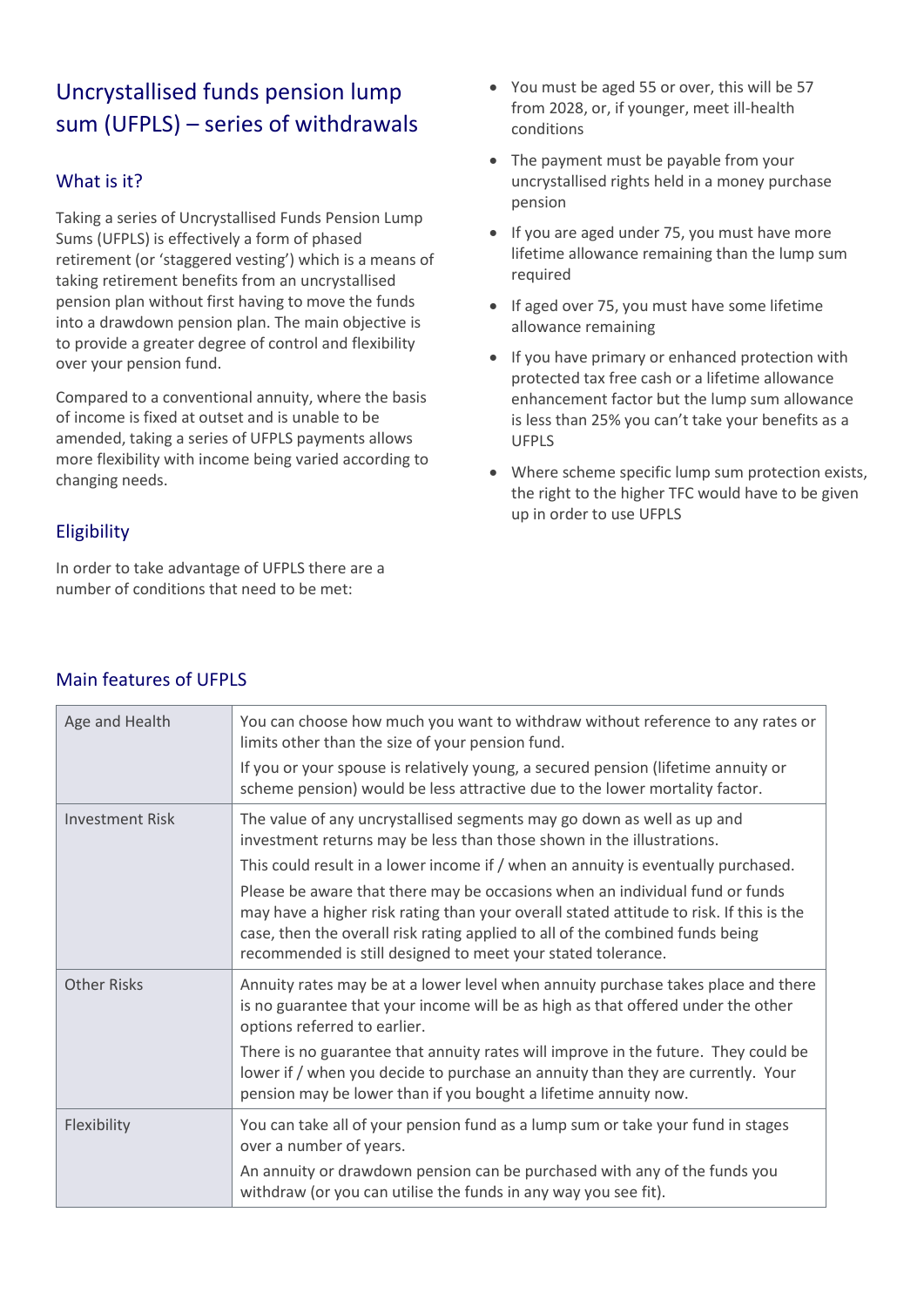|                            | You can elect to take any uncrystallised pension funds in other formats such as<br>annuity purchase or flexi-access drawdown.                                                                                                                                                                                                                                                                                                                                                                                                                                                                                                                                                                                                                                                                                   |
|----------------------------|-----------------------------------------------------------------------------------------------------------------------------------------------------------------------------------------------------------------------------------------------------------------------------------------------------------------------------------------------------------------------------------------------------------------------------------------------------------------------------------------------------------------------------------------------------------------------------------------------------------------------------------------------------------------------------------------------------------------------------------------------------------------------------------------------------------------|
|                            | Your uncrystallised pension funds continue to be invested, thus providing you with<br>the possibility of higher future income. This depends largely on how much you take<br>out of the pension fund and future investment returns achieved on the residual<br>fund.                                                                                                                                                                                                                                                                                                                                                                                                                                                                                                                                             |
|                            | You will be able to change the shape of your retirement income to reflect your<br>personal circumstances in the future. Should your health deteriorate, it may be<br>possible to achieve a better annuity rate (i.e. higher income) in future. It is also<br>possible to postpone the choice of whether to include any survivor's pensions until<br>a lifetime annuity is purchased - this could be valuable for someone whose spouse<br>is in poor health.                                                                                                                                                                                                                                                                                                                                                     |
| Taxation                   | You will receive the first 25% of all withdrawals tax free and the remainder will be<br>taxed at your marginal rate(s) of tax.                                                                                                                                                                                                                                                                                                                                                                                                                                                                                                                                                                                                                                                                                  |
|                            | You will not receive all of your tax free cash as a lump sum at outset, if you are<br>accessing your pension fund gradually over time and using the cash to supplement<br>your income.                                                                                                                                                                                                                                                                                                                                                                                                                                                                                                                                                                                                                          |
|                            | The provider of your pension plan will make your payment through the PAYE<br>system and you should be aware that if they do not hold your correct tax code, an<br>emergency code will be used and you may need to reclaim or pay additional tax<br>through your self-assessment tax return or by way of a separate claim.                                                                                                                                                                                                                                                                                                                                                                                                                                                                                       |
|                            | You can structure your income to mitigate liability to personal income tax. By<br>reducing your withdrawal in some years, you may be able to avoid a higher rate tax<br>liability.                                                                                                                                                                                                                                                                                                                                                                                                                                                                                                                                                                                                                              |
|                            | All statements concerning the tax treatment of products and their benefits are<br>based on our understanding of current tax law and HM Revenue and Customs'<br>practice. Levels and bases of tax relief are subject to change.                                                                                                                                                                                                                                                                                                                                                                                                                                                                                                                                                                                  |
| Transfers &<br>Withdrawals | The first 25% of any lump sum is tax free and you will be taxed at your marginal<br>rate(s) on the remainder.                                                                                                                                                                                                                                                                                                                                                                                                                                                                                                                                                                                                                                                                                                   |
|                            | You can take all or part of your pension fund at any time.                                                                                                                                                                                                                                                                                                                                                                                                                                                                                                                                                                                                                                                                                                                                                      |
|                            | Benefits may commence at any time from the age of 55, this will be 57 from 2028.<br>From 6 April 2011 rules were introduced such that anyone with a defined<br>contribution pension arrangement (not final salary) who had not, before that date,<br>taken a pension, could postpone the decision to take benefits from their scheme<br>indefinitely (the previous requirement was that an income had to be secured by<br>age 75 at the latest).                                                                                                                                                                                                                                                                                                                                                                |
|                            | With UFPLS, in the first year of retirement or drawing benefits you decide on the<br>level of income that you require and ask the pension provider to make payment of<br>that amount to you as a lump sum. 25% of each UFPLS is tax free with the balance<br>taxable as earned income. The remaining pension fund is left invested until<br>required. In the second year (or when required) you decide how much income is<br>needed and withdraw another UFPLS from your uncrystallised pension plan - 25%<br>tax free and the balance taxable. In each subsequent year (or on an ad-hoc basis)<br>the same process is repeated allowing you to take account of changing personal<br>and family circumstances. This process can be continued indefinitely subject to<br>there being sufficient funds remaining. |
| Availability               | Some products will not be able to support UFPLS and you may need to transfer<br>your pension fund before being able to withdraw your funds.                                                                                                                                                                                                                                                                                                                                                                                                                                                                                                                                                                                                                                                                     |
| Long term care             | Any uncrystallised segments will be taken into consideration on the basis of the<br>annuity income they could provide should you require long term care in the future.                                                                                                                                                                                                                                                                                                                                                                                                                                                                                                                                                                                                                                          |